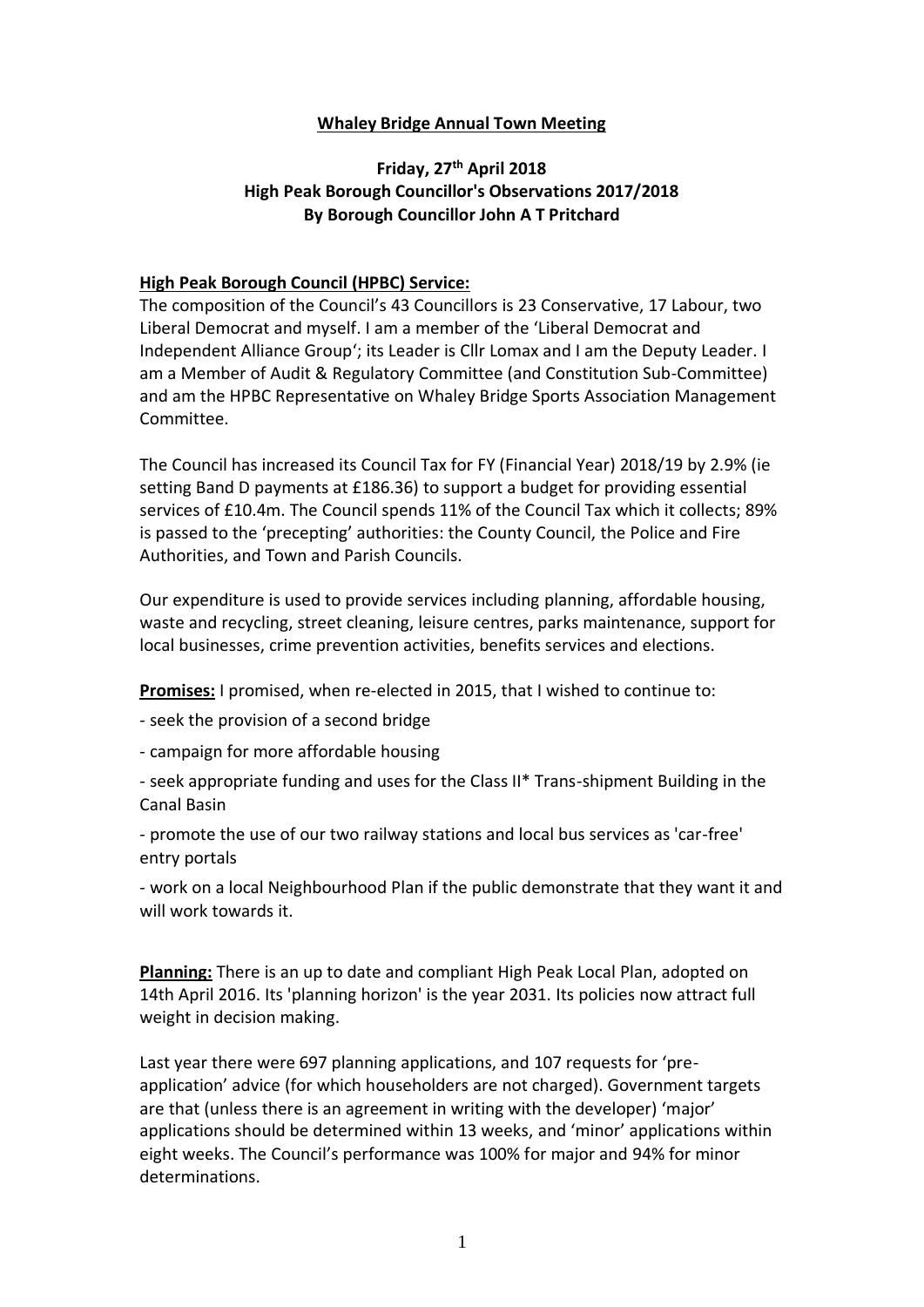The validation of planning applications, which had been an 'externalised' service, has been brought back 'in house'.

Planning Application HPK/2014/0119 (also known locally as the 'Gladman' application) was received on 19<sup>th</sup> March 2014 and validated on 9th April 2014. It sought outline planning permission for 'up to 107 dwellings, site access, highway works, landscaping, public open space and associated works'.

Outline Planning permission was approved on 7th May 2015 permission for up to 107 dwellings including landscaping and public open space. The application for the approval of the reserved matters is awaited. Condition No. 1 (of 31 Conditions) reads: 'Approval of the details of layout, scale, appearance, access and landscaping (hereinafter called 'the reserved matters') shall be obtained from the Local Planning Authority in writing before any development is commenced.

Planning Application HPK/2017/0371 for a house adjacent to 31 New Horwich Road is awaiting determination.

Planning Application HPK/2016/0516 for an 'indicative' layout of 77 properties on land to the south of Manor Road was recently refused Outline Planning Permission.

## **Second Bridge:** Oh dear!

#### **Homelessness:**

As a local housing authority HPBC is responsible for responding to the duties placed upon it by homelessness legislation, which has recently been reviewed and revised. The Council has estimated that that there are 1,053 empty homes (as well as 304 vacant non-domestic properties) across High Peak. Empty properties can also attract vandalism and anti-social behaviour.

The Council's Empty Property Strategy provides for the Council to:

- work with, and support, owners and landlords to help them return building to positive use
- raise awareness of the issues caused by leaving properties empty
- minimise the number of properties that become empty for long periods
- provide sustainable development by reducing the need to build new properties
- Improve housing conditions and prevent the deterioration of existing buildings.

Council Tax and business rates are often still payable on unoccupied premises.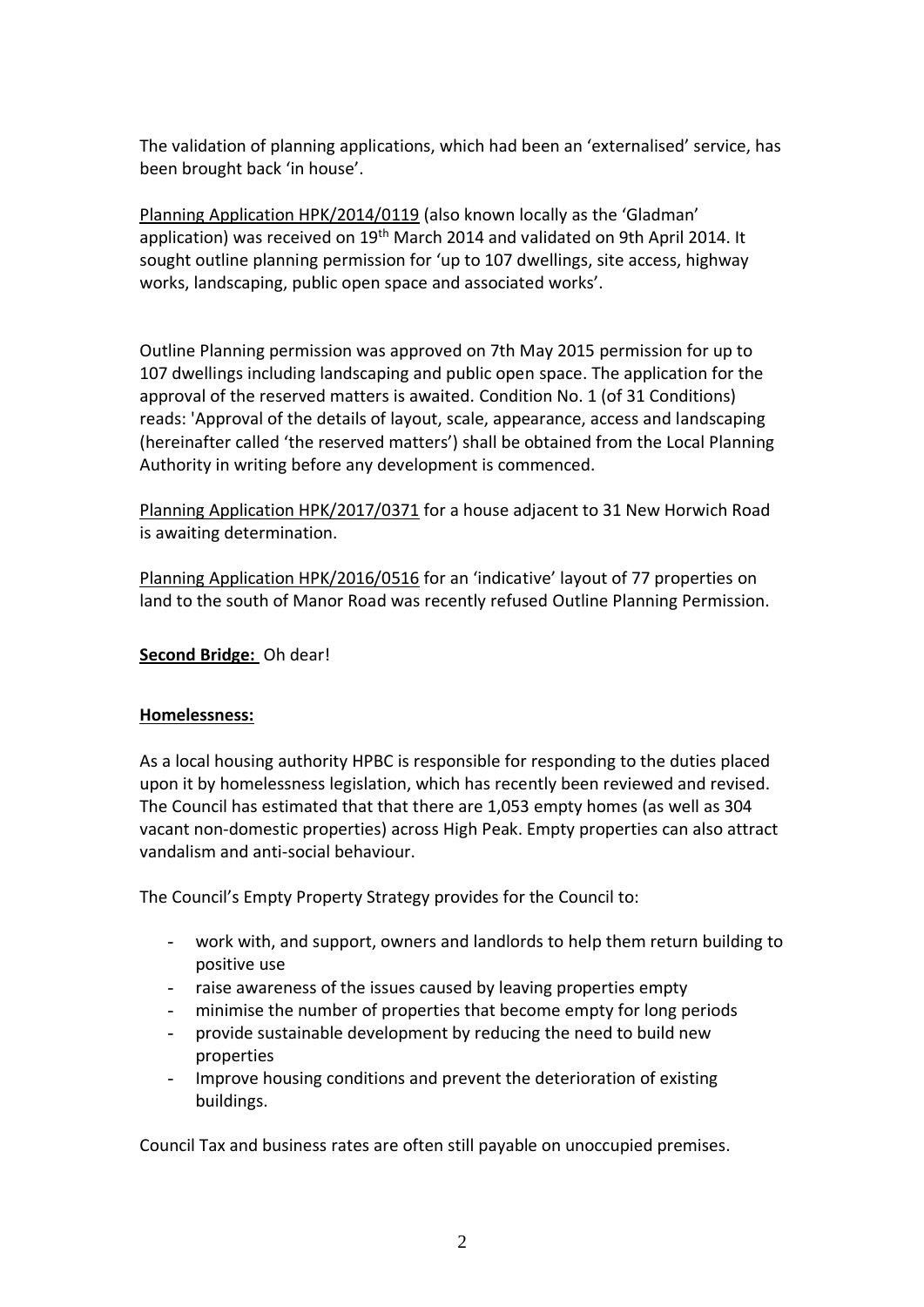The **Homelessness Reduction Act 2017** now requires the Council to provide everyone who is 'homeless or at risk of homelessness' with access to 'meaningful help', irrespective of their priority need status, including:

- a duty to assess all eligible applicants' cases and agree a personalised housing plan
- a prevention duty to help all applicants threatened with homelessness within 56 days
- a relief duty to help all applicants that become homeless to secure accommodation for at least six months.

## **Affordable Housing:**

New affordable housing units have been, or are being provided, in developments at Bridgemont, Thomas Fields in Buxton and elsewhere:

## **Bridgemont:**

In March conditional planning permission (with 34 conditions) was granted to the Peaks and Plains Housing Trust of Macclesfield for a 100%-developent of 13 affordable homes (five two bed houses and eight one bed apartments) at Bridgemont. Section 106 contributions are to be sought for some £32,000: Play Space (£960), Parks and Gardens (£7,423), Outdoor Sports (£6,362.20), Allotments (£1,000.35) and Education (£17,176.17).

## **More affordable homes at Thomas Fields scheme:**

A £10million partnership scheme between the Borough Council, Derbyshire County Council, Housing & Care 21 and Homes England, is now nearing completion at Thomas Fields in Buxton. This 'Extra Care' scheme for people aged over 55 comprises 53 two-bedroomed Extra Care apartments, a Residential Care Unit with 20 en suite rooms and fully-accessible communal facilities including a restaurant, hair salon, wellbeing suite, activity room and landscaped gardens with seating areas.

27 flats will be available at affordable rents and 26 apartments will be for shared ownership and outright sale. On-site support and care services will be provided according to the needs of the residents, and can include personal care and help with domestic tasks such as shopping, cleaning and ironing.

## **Councillors' Initiative Fund Scheme:**

The Children's Play Area at Bridgemont adjacent to the children's nursery has been improved. The scheme will continue in 2018/2019 (£750 per Councillor): [https://www.highpeak.gov.uk/media/212/Councillors-Initiative-Fund---guidance](https://www.highpeak.gov.uk/media/212/Councillors-Initiative-Fund---guidance-notes/pdf/HPBC_CIF_Guidance_Notes_2017-18.pdf)[notes/pdf/HPBC\\_CIF\\_Guidance\\_Notes\\_2017-18.pdf](https://www.highpeak.gov.uk/media/212/Councillors-Initiative-Fund---guidance-notes/pdf/HPBC_CIF_Guidance_Notes_2017-18.pdf)